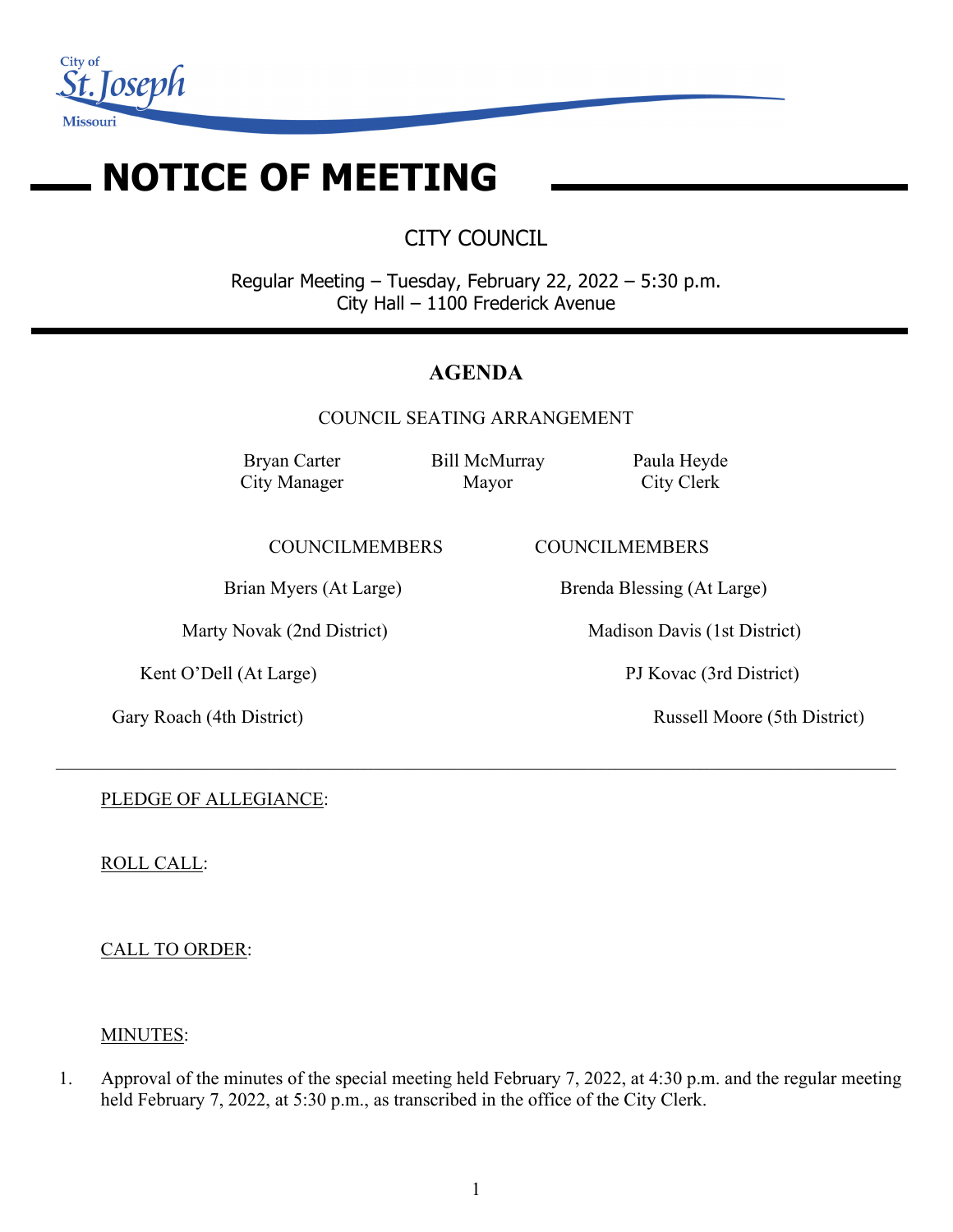## SPECIAL RECOGNITIONS:

None.

## ACCEPTANCE OF AGENDA:

#### CONSENT AGENDA:

#### Nominations and Appointments:

2. Filed 2/7/22: Councilmember Blessing nominates John Rodgers, 1625 S. 20th Street, to serve as a member of the Landmark Commission for a term expiring February 22, 2025; he is being reappointed.

#### Bills for Passage:

- 3. A Bill (#1455-18) sponsored by Councilmember O'Dell approving the final plat entitled "Auxier Development," a major subdivision consisting of two (2) lots proposed for the property located at 3906 Pickett Road, as requested by Jeremy Auxier.
- 4. A Bill (#1456-18) sponsored by Councilmember O'Dell approving the final plat entitled "Cordonnier Addition," a major subdivision consisting of one (1) lot proposed for the property located at 421 Hickory Street, as requested by the City of St. Joseph.
- 5. A Bill (#1457-18) sponsored by Councilmember O'Dell approving the final plat entitled "Clarios Plat 1," a major subdivision consisting of two (2) lots proposed for the property located at 4701 and 4722 Pear Street, as requested by Brett Hausman on behalf of Al J. Mueller Construction Company.
- 6. A Bill (#1458-18) sponsored by Councilmember O'Dell approving the final plat entitled "Culver Addition," a major subdivision consisting of two (2) lots proposed for the property located at 2920 North Second Street, as requested by Connie Culver.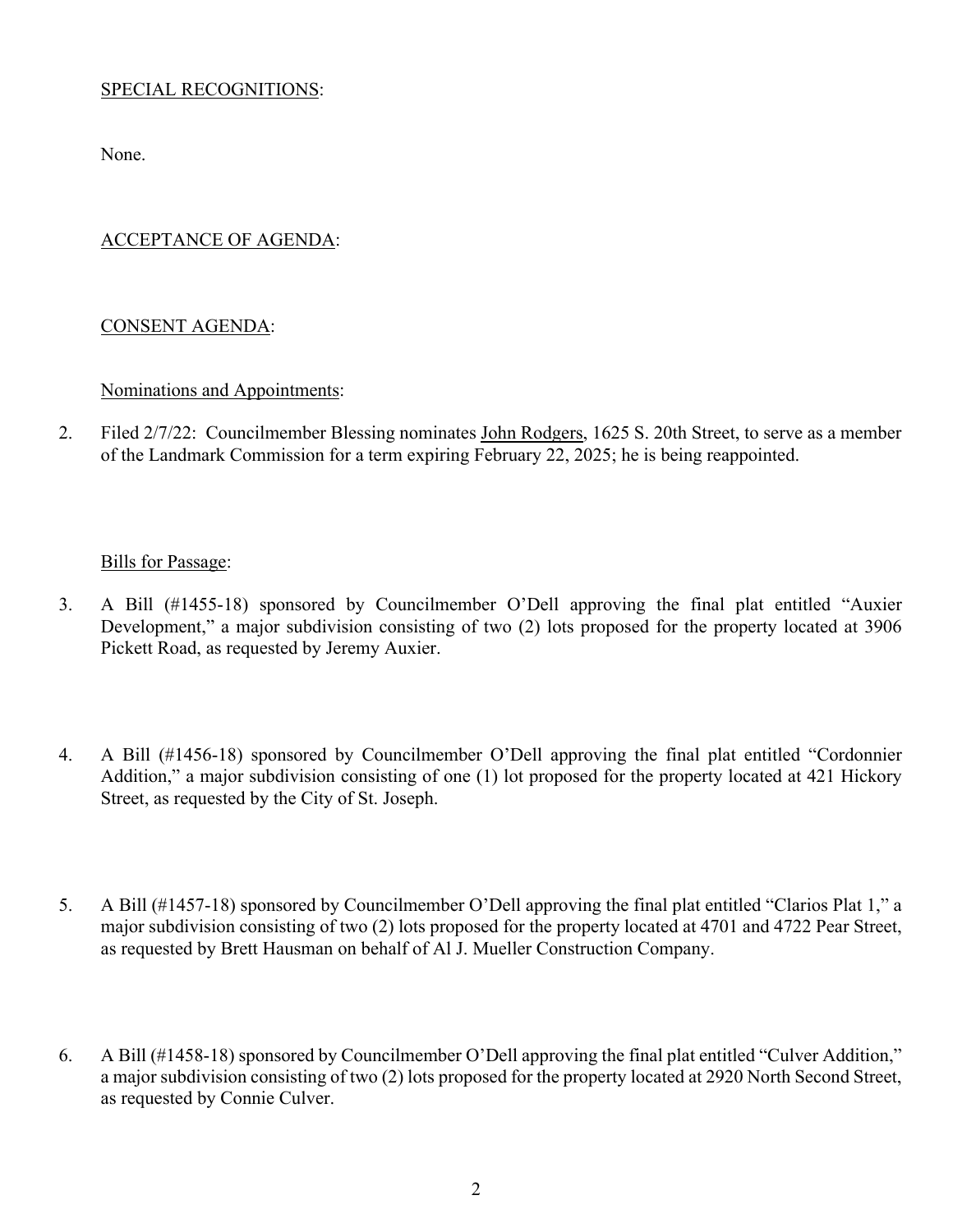#### CONSENT AGENDA: Bills for Passage: (Cont'd)

- 7. A Bill (#1459-18) sponsored by Councilmember O'Dell approving the final plat entitled "Biozyme Inc, Plat 2," a major subdivision consisting of one (1) lot proposed for the property located at 1202 Bluff View Road, as requested by Robert Norton.
- 8. A Bill (#1460-18) sponsored by Councilmember O'Dell approving the final plat entitled "Bluescope Buildings North America," a major subdivision consisting of one (1) lot proposed for the property located at 2314 Lower Lake Road, 5406 Industrial Road and Parcel 05-7.0-36-002-000-006.000, as requested by Mitch Sanders.
- 9. A Bill (#1465-18) sponsored by Councilmember Moore authorizing the acceptance of a donation in the amount of \$15,000.00 from the William D. Morgan Charitable Foundation and authorizing an amendment to the budget to allocate said donation and transfer the amount of \$14,400.00 from the American Rescue Plan Act Fund to the General Fund Police Department Program for a total amount of \$29,400.00 to be used to provide funding for citizen reporting interface software and monthly service fees.
- 10. A Bill (#1466-18) sponsored by Councilmember Moore authorizing an amendment to the Fire Department budget in the General Fund and the acceptance of a grant from the Missouri Department of Public Safety, Missouri Region H Homeland Security Office in the amount of \$26,200.00 and authorizing the purchase of one utility terrain vehicle for the Fire Department.
- 11. A Bill (#1468-18) sponsored by Councilmember Novak authorizing execution of a Real Estate Purchase Agreement with Melinda G. Martin and Cheri Wardschenk, (Buyer), to sell real estate located at 2203 South Eleventh Street for the amount of \$36,100.00 and other good and valuable consideration.
- 12. A Bill (#1470-18) sponsored by Councilmember Kovac authorizing the issuance of Special Obligation Improvement Bonds (Parks System Project), Series 2022, in the aggregate principal amount of not to exceed \$6,750.000; prescribing the form and details of said bonds and the covenants and agreements to provide for the payment and security thereof; and authorizing certain actions and documents and prescribing other matters relating thereto.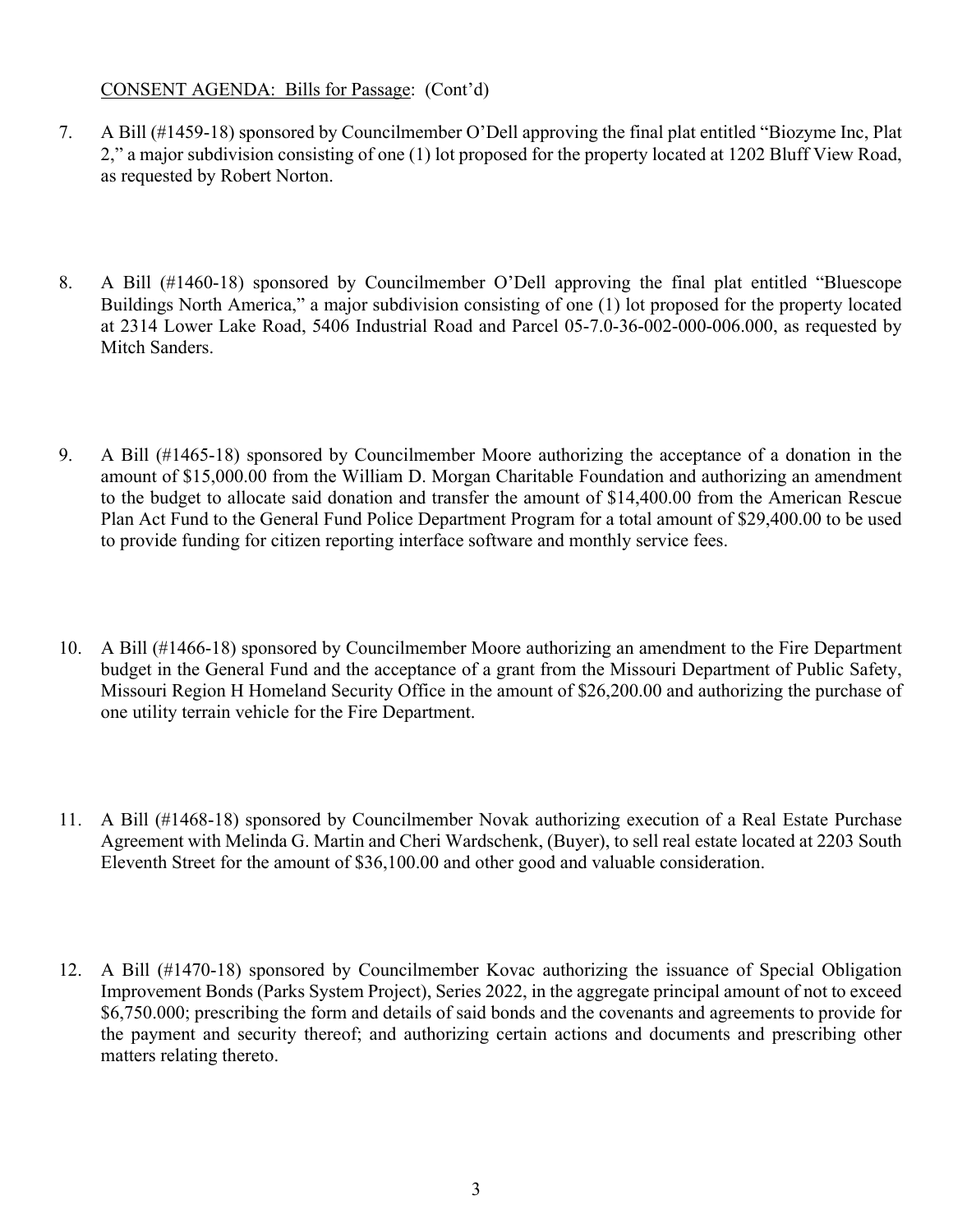## CONSENT AGENDA: (Cont'd)

#### Resolutions for Adoption:

- 13. A Resolution (#1472-18) affirming the authorization for the emergency repair of one (1) Caterpillar 836K trash compactor at the Landfill by Foley Equipment in the amount of \$65,289.07.
- 14. A Resolution (#1474-18) authorizing the execution of a Unit Price Contract with Herzog Contracting Corporation in a total amount not to exceed \$4,500,000.00 for the FY22 Annual Asphalt Street Resurfacing Program.
- 15. A Resolution (#1482-18) accepting the donation of a newly renovated portable basketball court at the Civic Arena valued at \$50,000.00 and designating N.S. Hillyard Court as the official name of the court.
- 16. A Resolution (#1483-18) authorizing the execution of a Lump Sum Contract with Schneider Electric Buildings Americas, Inc. in the amount of \$14,898.00 for the completion of an investment grade audit of various park facilities.
- 17. A Resolution (#1485-18) authorizing the renewal of the agreement with the St. Joseph Umpires and Scorekeepers Association to provide officiating services for all Parks, Recreation and Civic Facilities Softball and Kickball Leagues for an additional one year term in an amount not to exceed \$30,000.00.
- 18. A Resolution (#1487-18) authorizing the execution of a Lump Sum Contract with Phillips Hardy, Inc. for the Bonds for Bridges Program in the amount of \$4,911,100.00 and to authorize the execution of Work Orders for construction phase services with Transystems Corporation in the amount of \$30,790.55 and Cook, Flatt & Strobel Engineers, P.A. (CFS) in the amount of \$210,669.75 all for the 6th Street, 11th Street, and MacArthur Drive Bridge Replacement Projects.

#### \* \* \* \* \* \* \* \* \* \* \* \* END OF CONSENT AGENDA \* \* \* \* \* \* \* \* \* \* \* \* \* \* \*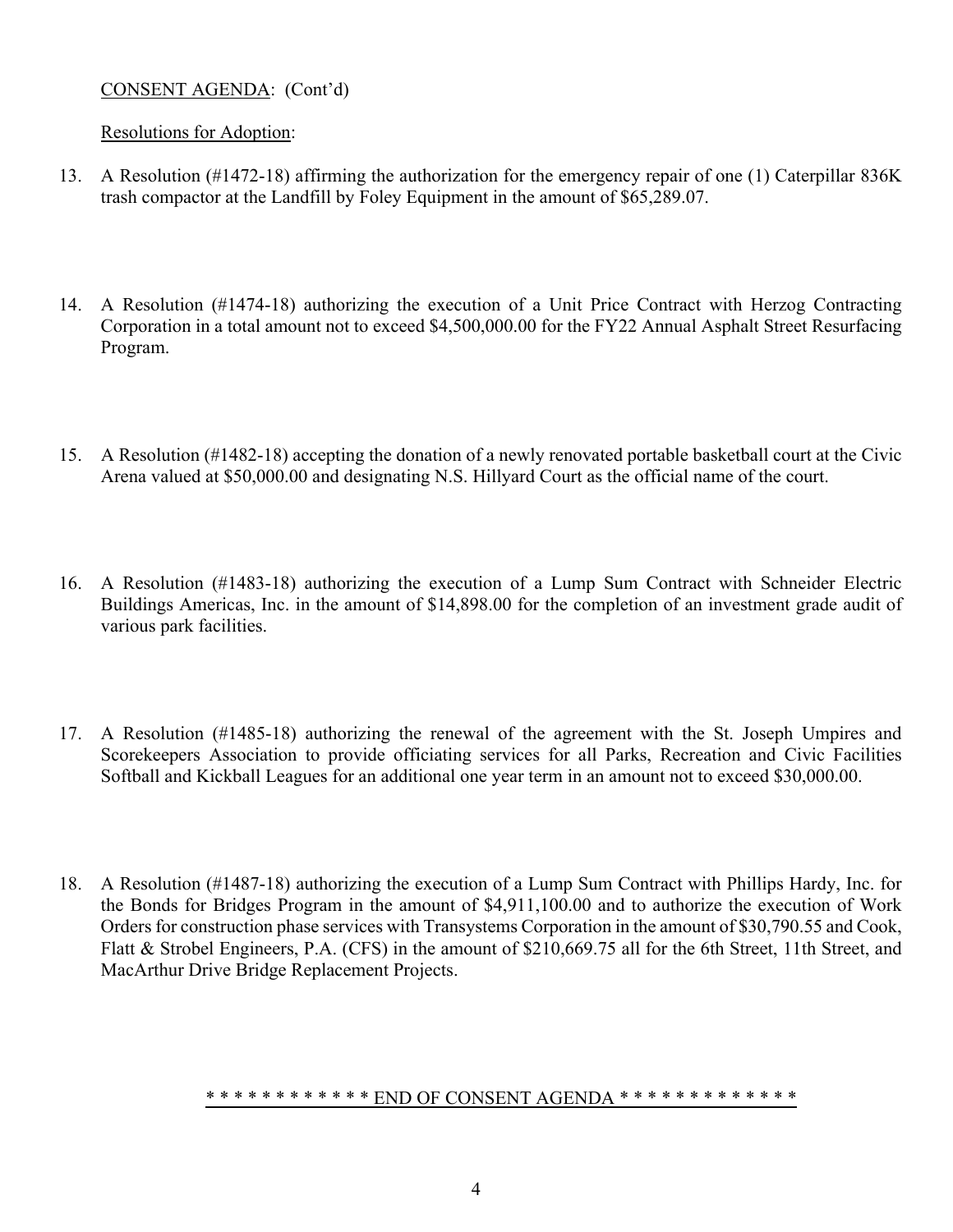## NOMINATIONS AND APPOINTMENTS:

None.

#### BILLS FOR PASSAGE:

None.

## EMERGENCY BILL FOR PASSAGE:

19. An Emergency Bill (#1476-18) sponsored by Councilmember Moore authorizing an amendment to the Police Department budget in the General Fund to budget insurance proceeds received for two damaged police vehicles in the total amount of \$58,093.50 and authorizing the purchase of a 2018 Ford Escape in the amount of \$24,299.00 and a 2018 Ford Escape in the amount of \$23,234.00 both from Anderson Auto Group.

#### RESOLUTIONS FOR ADOPTION:

None.

#### BILLS FOR FIRST READING:

- 20. A Bill (#1473-18) sponsored by Councilmember Davis authorizing the execution and submittal of the Federal Transit Administration (FTA) Federal Fiscal Year 2022 Certifications and Assurances and the Section 5307 Grant to provide transit operating assistance in the approximate amount of \$2,033,651.00 for Federal Fiscal Year 2022.
- 21. A Bill (#1475-18) sponsored by Councilmember O'Dell authorizing an amendment to Chapter 11 of the Code of Ordinances to add a new Article III entitled "Urban Homestead Program" to establish an Urban Homestead Program to assist with revitalization and community appearance and the creation of an Urban Homestead Agency Board.
- 22. A Bill (#1477-18) sponsored by Councilmember O'Dell approving the amended final plat entitled "Love's 235 Subdivision" a major subdivision consisting of one (1) lot located at 4601 South Leonard Road, as requested by Herrold Willis, agent of Chiploa Engineering Group on behalf of Love's Travel Stop and Country Stores.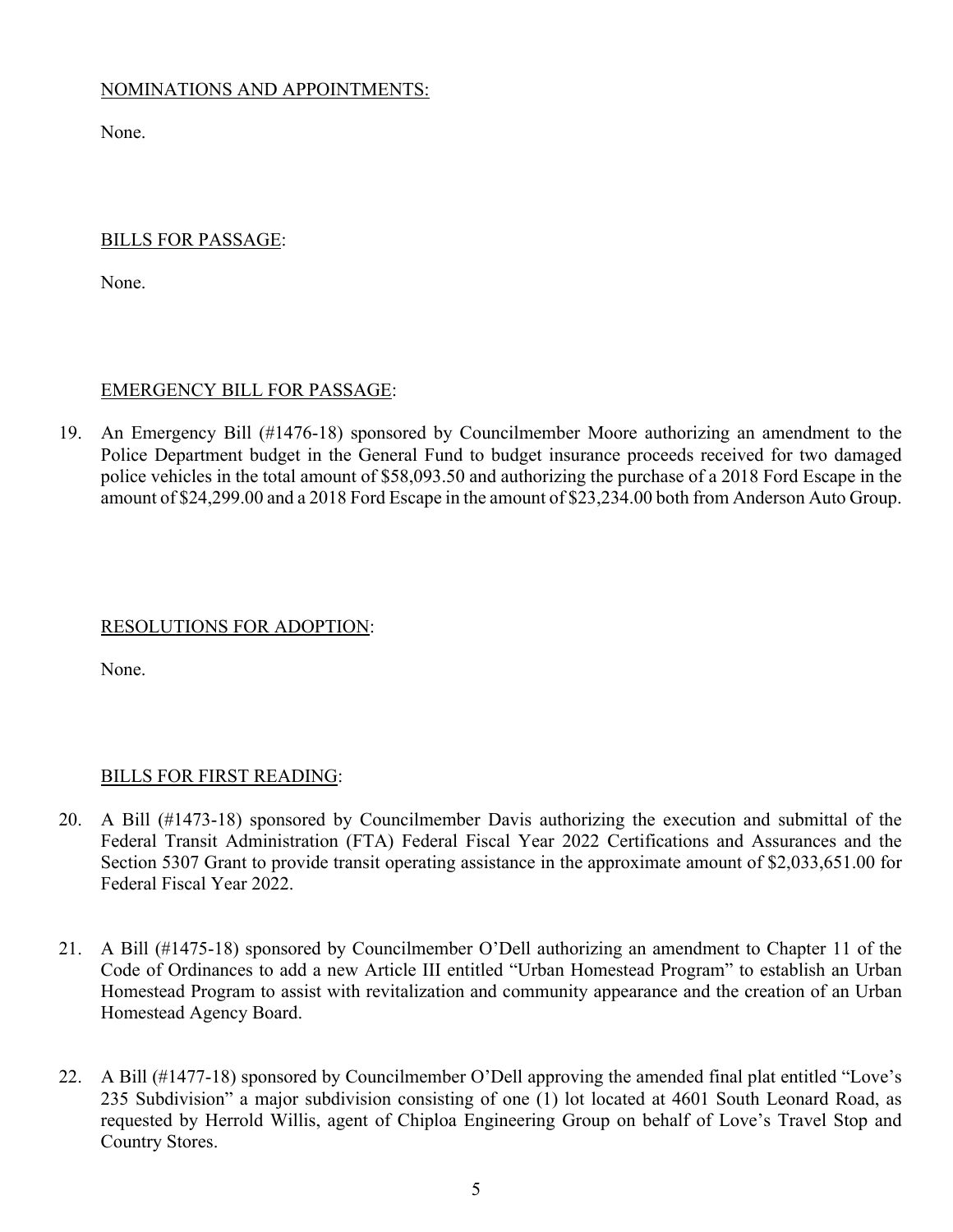#### BILLS FOR FIRST READING: (Cont'd)

- 23. A Bill (#1478-18) sponsored by Councilmember O'Dell approving the final plat entitled "Dave's Diesel," a major subdivision consisting of one (1) lot proposed for the property located at 4702 South 169 Highway, as requested by Dave Gach.
- 24. A Bill (#1479-18) sponsored by Councilmember Kovac authorizing execution of a Lump Sum Contract with Central Disposal Service in an amount of \$35,862.71 and an amendment to the Parks Maintenance Fund budget in an amount of \$17,000.00 for the Hyde Park Gateway Project.
- 25. A Bill (#1480-18) sponsored by Councilmember Davis authorizing the execution of purchase agreements and acceptance of Warranty Deeds for real property located at 3801 Waterworks Road from Savannah Investments, Inc. in the amount of \$36,479.73 and 4302 Huntoon Road from Missouri-American Water Company in the amount of \$60,000.00 and an amendment to the 2011 Transient Guest Tax Fund budget in the amount of \$96,480.00 for the River Bluff Bike Trail Project.
- 26. A Bill (#1481-18) sponsored by Councilmember Kovac authorizing the execution of a Concession and Facility Licenses Agreement with Midland Empire Sports Association, (MESA) in the amount of \$250.00 per season for MESA to operate concessions and associated areas at Drake Softball Complex for the 2022 MESA season.
- 27. A Bill (#1484-18) sponsored by Councilmember Kovac authorizing execution of a two-year Professional Services Agreement with VanZino's to provide a full-service concession operation at the St. Joseph Civic Arena.
- 28. A Bill (#1486-18) sponsored by Councilmember O'Dell amending Chapter 7 "Buildings and Building Regulations" of the Code of Ordinances to increase fees for building, plumbing, mechanical and electrical work and building trade licenses.

#### REPORTS OF BOARDS & COMMISSIONS:

- 29. Filed 2/4/22: Minutes of the Tourism Commission meeting held February 3, 2022, at 4:00 p.m. in the 1st Floor Conference Room at City Hall.
- 30. Filed 2/8/22: Minutes of the Human Rights Commission meeting held January 18, 2022, at 6:00 p.m., in the 1st Floor Conference Room at City Hall.
- 31. Filed 2/10/22: Minutes of the Personnel Board meeting held November 16, 2021, at 3:00 p.m., in the 4th Floor Conference Room at City Hall.
- 32. Filed 2/11/22: Minutes of the Traffic Commission meeting held February 9, 2022, at 10:00 a.m., in the Council Chamber at City Hall.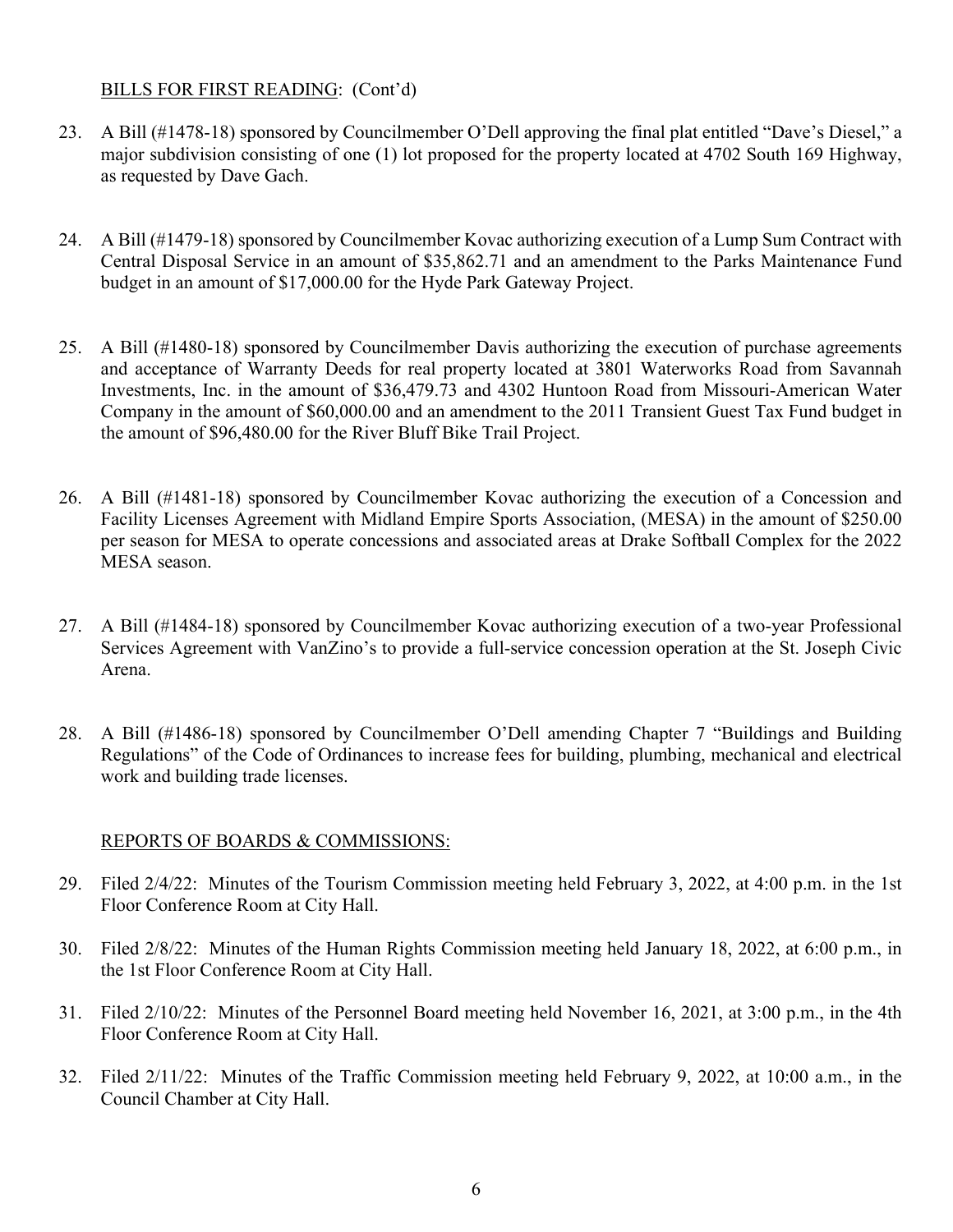#### WORK SESSION MINUTES – CITY CLERK'S OFFICE:

33. Filed 2/9/22: Minutes of the Council Work Session held February 7, 2022, at 3:30 p.m., in the 4th Floor Conference Room at City Hall.

#### REPORTS & RECOMMENDATIONS OF THE CITY MANAGER:

None.

#### DELEGATIONS, PETITIONS:

None.

#### COMMUNICATIONS:

- 34. Filed 2/7/22: Human Resources Department Monthly Activity Report, January 2022.
- 35. Filed 2/7/22: Memorandum from Terri Craig, Police Records Division, in re: Disposition List.
- 36. Filed 2/7/22: Building Permits Issued Report, January 2022.
- 37. Filed 2/7/22: Business Licenses Report, January 2022.
- 38. Filed 2/7/22: Property Maintenance Activity Report, January 2022.
- 39. Filed 2/7/22: Duplex-Housing Rental Property Licenses Report, January 2022.
- 40. Filed 2/9/22: Minutes of the Mayor's Blue Ribbon Audit Advisory Committee meeting held August 25, 2021, at 12:30 p.m., in the 4th Floor Conference Room at City Hall.
- 41. Filed 2/10/22: Memorandum from Laurie Tietjen, Finance Director, in re: Comprehensive Annual Financial Report, FY 2021.
- 42. Filed 2/10/22: Official returns by the Buchanan County Verification Board of the Primary Election held on February 8, 2022, conducted by the County Clerk/Election Authority of Buchanan County, Missouri.
- 43. Filed 2/10/22: Letter from Mary Baack Garvey, Buchanan County Clerk/Election Authority, in re: The cost of the Primary Election held on February 8, 2022 (\$45,353.11).
- 44. Filed 2/11/22: Social Welfare Board The Clinic Beat newsletter, January 2022.
- 45. Filed 2/15/22: Letter from Peggy Richardson, Executive Director, Missouri Gaming Commission, in re: State/Local Allocation of Gaming Revenues for the period 1/1/22 through 1/31/22.
- 46. Filed 2/15/22: St. Joseph Museums Statement of Activities and Changes in Net Assets for the Year Ended June 30, 2021.